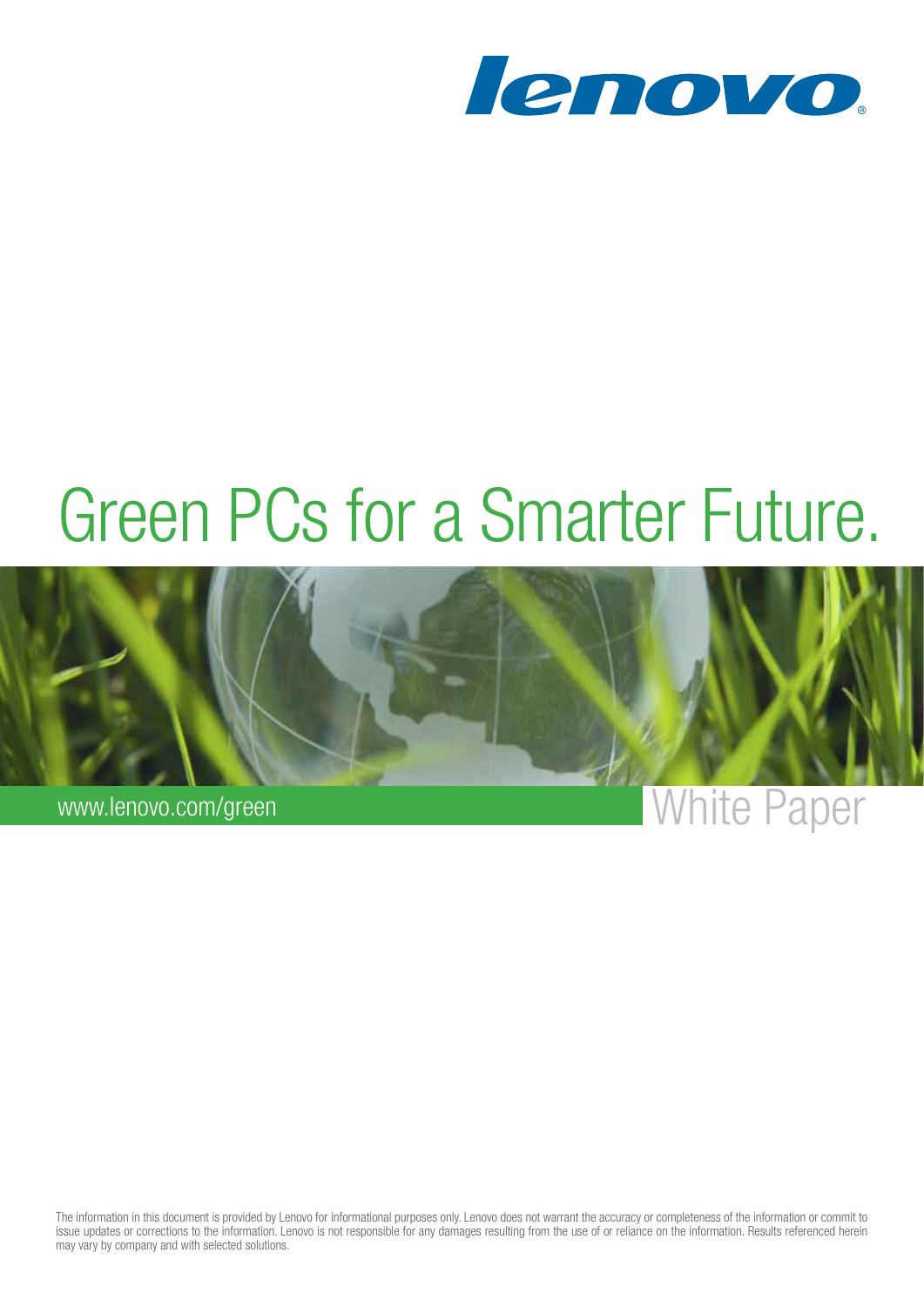# Table of Contents.

| Building the Ultra-green Monitor: the Lenovo ThinkVision L2440x Wide  8 |  |
|-------------------------------------------------------------------------|--|
|                                                                         |  |
|                                                                         |  |
|                                                                         |  |
|                                                                         |  |
|                                                                         |  |
|                                                                         |  |
|                                                                         |  |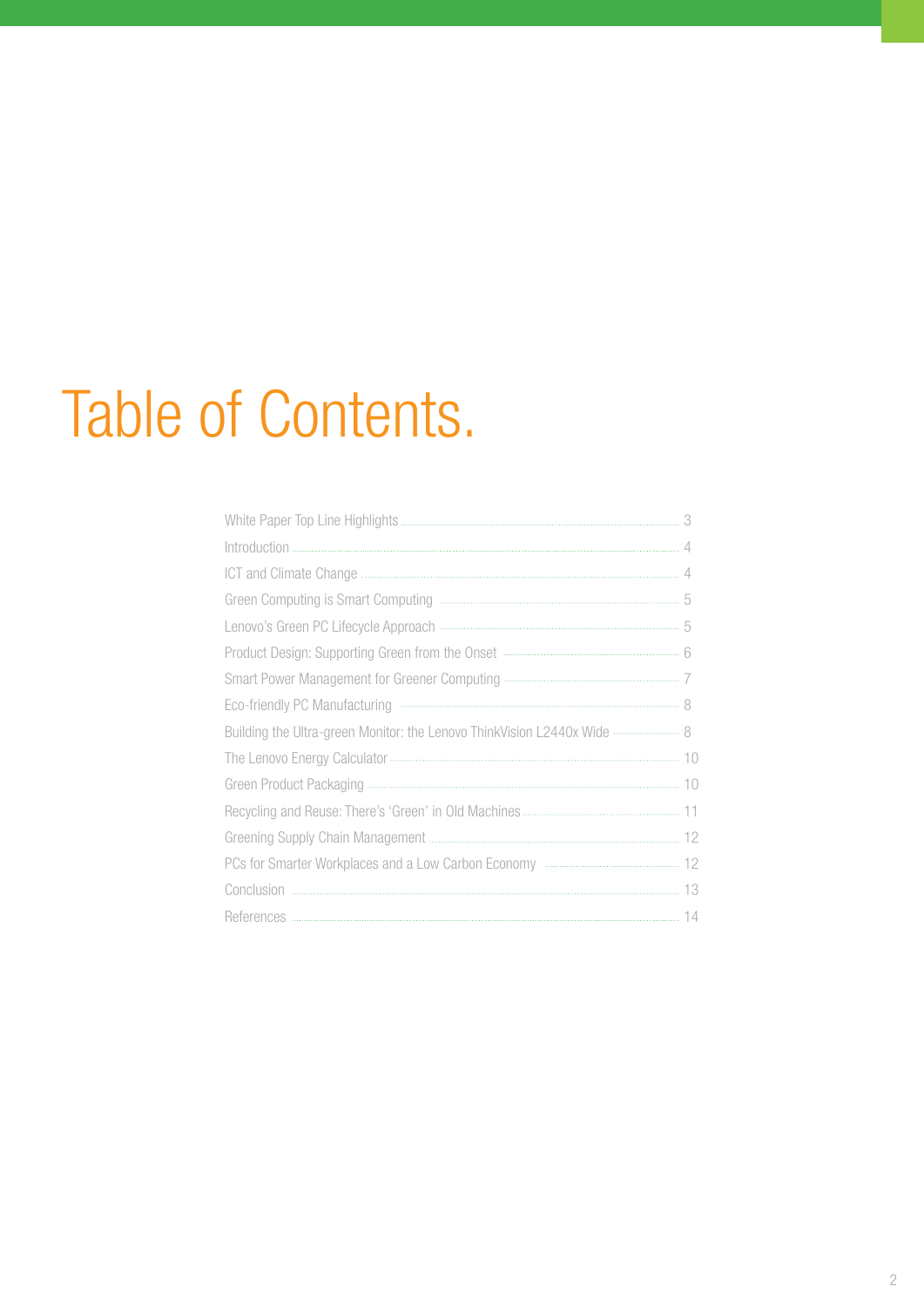<span id="page-2-0"></span>

## White Paper Top Line Highlights.

- PC PROLIFERATION: With worldwide PC shipments expecting to top 300 million units in 2010 and continue at a double-digit pace that will result in a projected four billion PCs in use by 2020, computer manufacturing and consumption are becoming a significant environmental concern as manufacturers increasingly look for ways to reduce greenhouse gas (GHG) emissions, the resources they consume and the waste they generate.
- Smart deployment of more efficient computing resources has become a key focus for many businesses and consumers looking to reduce their own energy consumption and carbon footprint.
- THE NEED FOR GREEN INFORMATION AND TELECOMMUNICATIONS **TECHNOLOGY (ICT):** PCs, mobile computing and the underlying Internet-enabled Information Technology (IT) infrastructure that support them are being viewed as key enablers for delivering significant changes in business processes and human behaviour that can deliver smarter, more efficient workplaces while enabling significant reductions in GHG emissions.
- ENVIRONMENTAL IMPACT: A groundbreaking study developed by The [Climate Group](http://www.theclimategroup.org/) in partnership with the [GeSI,](http://www.gesi.org/) 'SMART 2020: Enabling the Low Carbon Economy in the Information Age' estimated that ICT-enabled solutions could cut annual  $CO_2$  emissions by up to 15% worldwide by 2020, delivering nearly an eight-fold benefit when comparing carbon use vs. carbon reduction.
- SMART POWER MANAGEMENT FOR GREENER COMPUTING: PC power management — the act of powering down PCs when not in use (e.g. nights, weekends), can help reduce the energy-related operating expenses of IT as well as reduce carbon emissions related to the global climate change. By powering down PCs during periods of inactivity, ENERGY STAR® estimates that firms can save \$25 to \$75 per PC, per year.
- A 'green' computer is one that is built from eco-friendly materials, features low power consumption and Computer Power Management (CPM) capabilities. It has fewer and smaller component parts and generates less heat than previous models, is packaged wih recyclable materials and ultimately is responsible for the decrease in CO<sub>2</sub> emitted into the atmosphere.
- GROWTH DRIVERS: Research from industry analyst firm NextGen Research indicates that the global green PC market has been spurred by a number of factors, including legislative initiatives, increased consumer awareness and demand for eco-friendly products, power requirements/costs, government and utility incentives, among others.
- The objective of this white paper is to provide further data and support the growing role of green PCs that help businesses and consumers achieve more efficient energy consumption, reduce  $CO_2$  emissions ensuring sustainable development/green growth and compliance with various regulatory regimes.
- Building on this topic, this paper provides Lenovo's perspective on advancing green PCs across five key areas (noted below). Each of these five areas is accompanied by descriptions of Lenovo® products and solutions available today that can help customers become more energy efficient, productive and sustainable.
	- Green Product Design
	- Product Packaging
	- Supply Chain Operation
	- Recycling and Asset Recovery
	- PCs for Smarter Workplaces and a Low Carbon Economy
- The paper concludes with Lenovo's commitment to further help support energy-efficient computing with a broad portfolio of products, providing customers greener options throughout the lifecycle of their PCs.
- Lenovo has taken a major leap forward in green computing across multiple areas including eco-friendly material selection, energy efficiency, product packaging, product end-of-life disposal and product recycling. Lenovo is also working hard to reduce its own environmental impact while providing environmentally-responsible, energy-efficient technology choices to the world's PC users.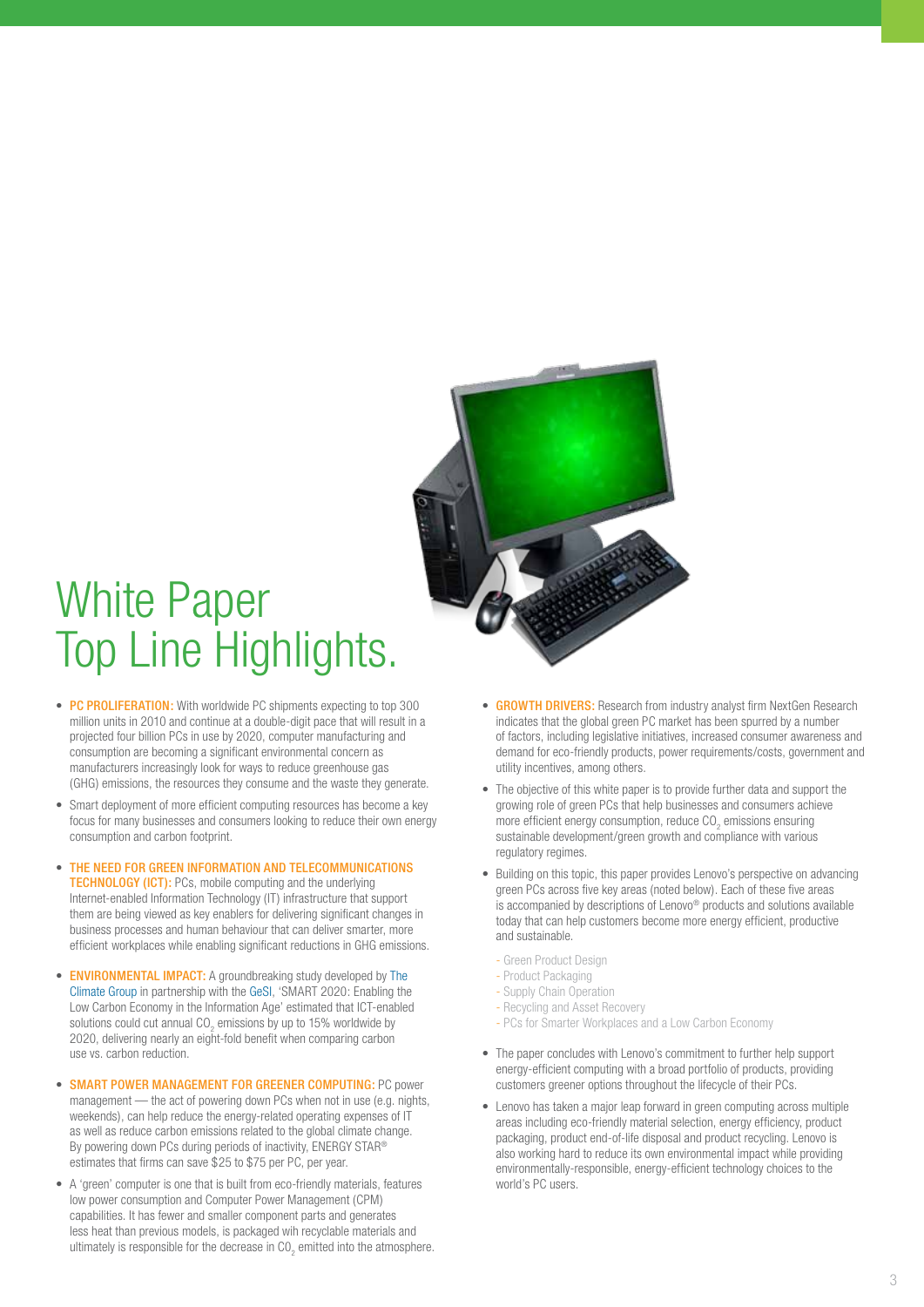# <span id="page-3-0"></span>Introduction.

Global warming and the problem of minimising environmental impact from fossil-fuel emissions has risen to the top of the global public policy agenda. As a result, businesses and consumers alike have started to embrace environmentally sustainable products that offer low-carbon solutions that can not only reduce their global greenhouse gas (GHG) emissions, but can do so by more efficient energy consumption and lower costs.

Smart deployment of more efficient computing resources, starting with green PCs, has become a key focus for many businesses and consumers looking to reduce their own energy consumption and carbon footprint. This is fuelled by an increase in public awareness of the effects of climate change, recognition by businesses and consumers that reducing energy usage can save costs and by government regulation covering everything from energy efficiency to power management and reduction of hazardous materials to e-waste disposal.

## ICT and Climate Change.

Every year, the Information and Telecommunications Technology (ICT) industry generates 2% of the world's carbon emissions. That's the same as one year's worth of air traffic. Today's typical PC consumes approximately 100 to 200 watts of electricity, less than most household appliances and many other electronic devices. And there are nearly one billion PCs in use world over, accounting for 39% of these carbon emissions, which is equal to a full year of  $CO_2$  emissions, from approximately 43.9 million passenger vehicles.

With worldwide PC shipments expecting to top 300 million units in 2010 and continue at a double-digit pace that will result in a projected four billion PCs in use by 2020, computer manufacturing and consumption are becoming a significant environmental concern as manufacturers increasingly look for ways to reduce GHG emissions, the resources they consume and the waste they generate.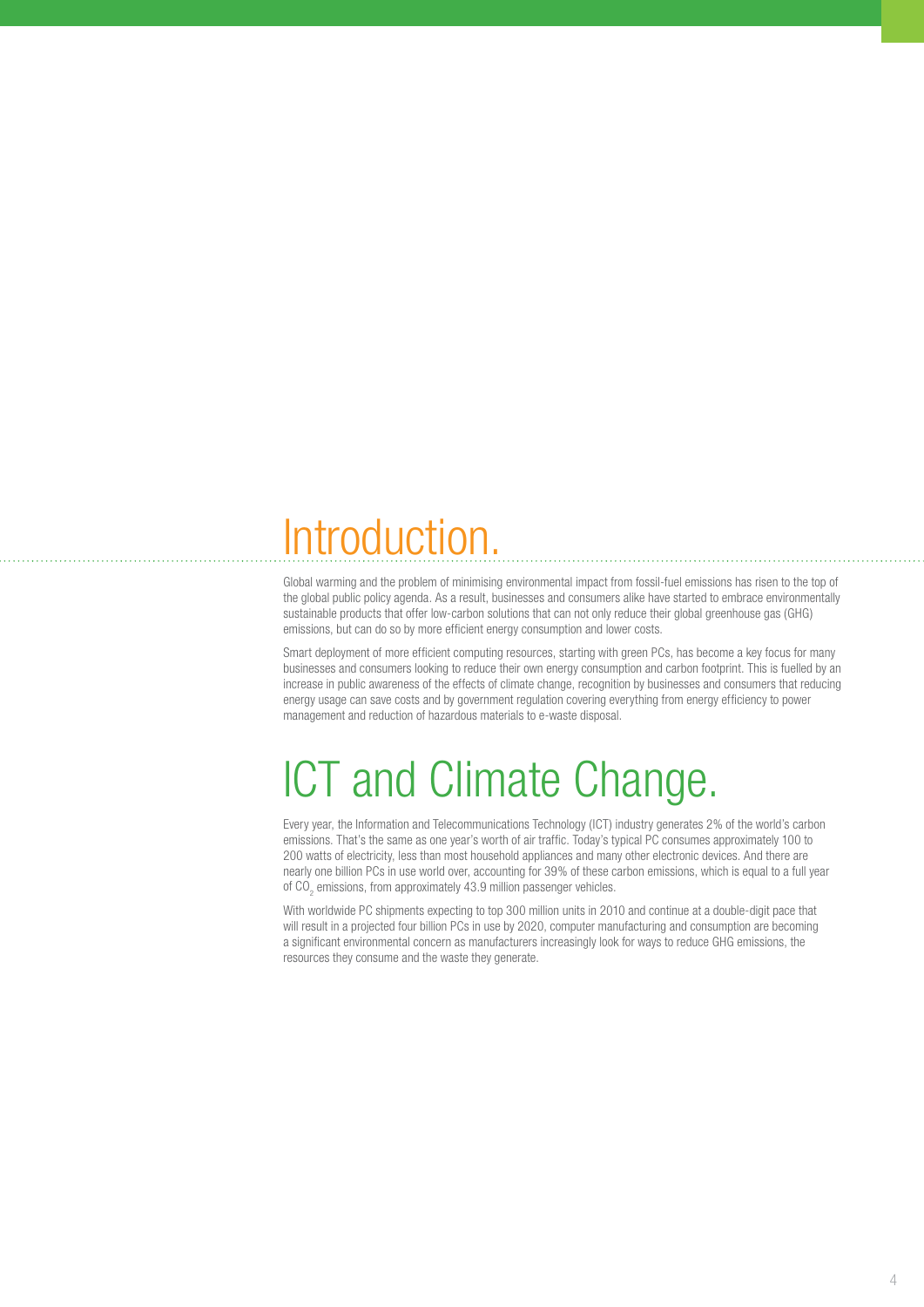# <span id="page-4-0"></span>Green Computing is Smart Computing.



With increasing customer awareness and regulatory norms, the focus on green PCs has resulted in a growing need for integrating environmentally-sound choices into each step in the lifecycle of the PC, beginning with how products are designed, manufactured, used and managed till end-of-life.

Embracing green PCs is a smart approach that saves money on reduced energy costs, enables new business processes and behaviours that are more productive and energy efficient. It also supports larger sustainability goals of reducing GHG emissions and carbon footprint. In fact, a groundbreaking study developed by The Climate Group in partnership with the Global eSustainability Initiative (GeSI) estimated that ICT-enabled solutions could cut annual CO<sub>2</sub> emissions by up to 15% worldwide by 2020, delivering nearly an eight-fold benefit when comparing carbon use vs. carbon reduction.

A 'green' computer as defined by NextGen Research is one that is built from eco-friendly materials, features low power consumption and Computer Power Management (CPM) capabilities. It has fewer and smaller component parts and generates less heat than previous models, is packaged with recyclable materials and ultimately if adapted successfully, the use of these green computers will be responsible for lower amounts of  $\mathrm{CO}_2$  released into the atmosphere.

While the goal of producing a wholly green computer may never be fully realised, according to a report by NextGen Research, purchases of green desktops, notebooks and netbooks will grow from less than a sixth (\$37 billion) of the \$249-billion PC market in 2009 to nearly two-thirds (more than \$190 billion) of the projected \$323-billion PC market in 2013.

## Lenovo's Green PC Lifecycle Approach.

With the increased focus on green computing, Lenovo, the world's fourth largest PC manufacturer, has put its green philosophy front and centre. One of the core tenets of this philosophy is to make technology greener in terms of material selection, energy efficiency, product packaging, product end-of-life disposal and product recycling. Based on this lifecycle approach, Lenovo established its corporate environmental policy that applies to all Lenovo manufacturing and development operations in 2006. This is the foundation of Lenovo's Environmental Management System (EMS), an integral part of its business processes, from start to finish.

Lenovo is committed to demonstrating leadership in environmental affairs in all of its business activities and has identified the following significant areas in developing, manufacturing and marketing PCs that are energy efficient and that minimise impact on the environment, including the use of environmentally-preferred materials and green product packaging:

- Product Development/Design: Develop sustainable products with improved efficiency and/or reduced energy consumption, in compliance with the design criteria established by the [Electronic Product Environmental](http://epeat.net/fastbenefits.aspx)  [Assessment Tool \(EPEAT™\)](http://epeat.net/fastbenefits.aspx) and the U.S. Environmental Protection Agency (EPA) ENERGY STAR® requirements.
- Packaging: Minimise consumption of packaging material while driving the use of environmentally-sustainable materials.
- **Green Supply Chain Management:** Implement effective logistics and supply chain management to support environmental stewardship.
- **Product Recycling:** Maximise the reutilisation and recycling of all products, parts and materials, while minimising the amount of site-related waste sent to landfills.
- • A PC's Role in Delivering Smarter Workplaces and a Low **Carbon Economy:** Smart deployment of more efficient computing resources, resulting in more efficient workplaces and significant reductions in GHG emissions.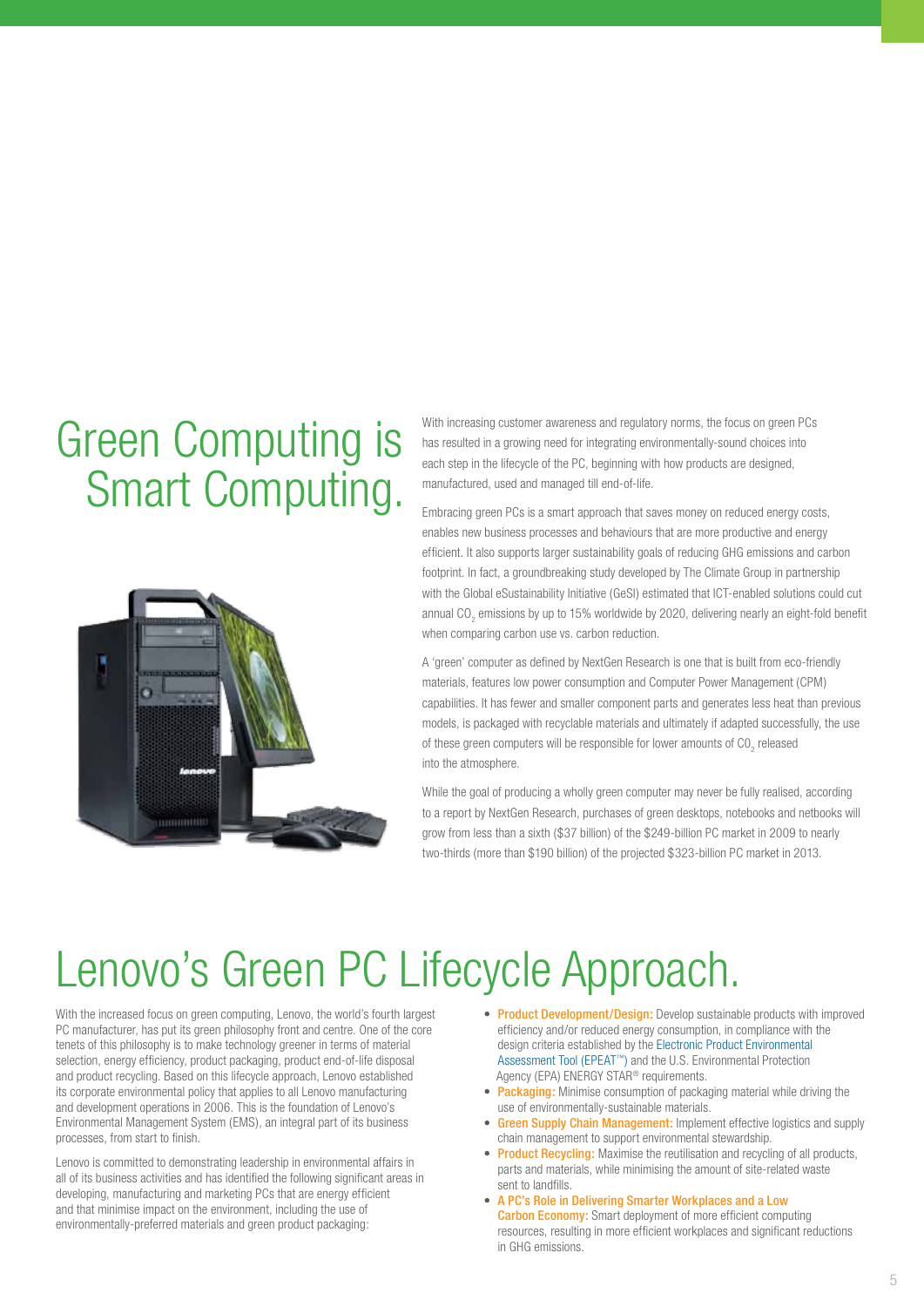## <span id="page-5-0"></span>Product Design: Supporting Green from the Onset.

The Green Electronics Council notes that 90% of a product's environmental attributes come from design, so starting off with environmentally-conscious design practices is a critical first step. Green design techniques are factored into building Lenovo's exceptionally-engineered PCs, right from stringent global standards regarding the use of safe materials to utilising recycled materials wherever feasible and minimising resource consumption.

To ensure the development and marketing of environmentally-friendly products, Lenovo has committed to the design criteria established by EPEAT™ and offers products at the EPEAT™ Gold and Silver levels that deliver higher levels of energy efficiency and power management. Lenovo also gives customers the option of recycling their PC at the end of its life. EPEAT™ is an environmental standard and rating system that makes it easier for computer purchasers to buy high performance notebooks, desktops and monitors that meet stringent environmental criteria developed through a stakeholder consensus process supported by the U.S. EPA ENERGY STAR® programme. The EPA estimates that at the end of 2006, its ENERGY STAR® campaign had saved 170 billion kWh of electricity from changes made to monitors alone (a measure equivalent to lighting 95 million homes and reducing  $CO<sub>2</sub>$  emissions by 33 million tonnes per year).



Purchasers of monitors can use the EPEAT™ labelling system to ensure that the product purchased meets a particular class of overall environmental impact, reducing the need to make detailed and difficult decisions between different products. The EPEAT™ tool incorporates 28 required environmental performance criteria (and more) to determine whether computers and monitors are created, delivered, used and disposed in the most environment-friendly manner (see: [http://www.epeat.net/FastBenefits.aspx\)](http://epeat.net/fastbenefits.aspx). Electronics that are EPEAT™ certified are typically made with recyclable components, use low amounts of energy and have less product packaging.

Lenovo was the first company to receive an EPEAT™ Gold certification (2006) for a computer monitor and became the first PC maker (2008) to offer a full lineup of EPEAT™ Gold rated ThinkVision® monitors. Today, all Lenovo ThinkVision monitors meet the latest ENERGY STAR® Programme requirements for displays (Version 5.0) criteria and more than 25 of Lenovo's Think-branded business and Idea-branded consumer PCs meet the new ENERGY STAR® programme requirements (effective since July, 2009) for computers (Version 5.0). These qualified models include: ThinkPad® X301, ThinkPad T400s, ThinkPad W700ds, the IdeaPad® U330, IdeaPad Y430, ThinkCentre® M58, ThinkCentre M58p and ThinkCentre M58e desktops.

Lenovo advanced its green monitor design even further with its latest line of ThinkVision monitors, introduced in October, 2009, which are over 50% more energy efficient than previous models and include mercury-free panels, low halogen components and recycled packaging. Lenovo also built the monitors' chassis using 65% Post-Consumer Recycled (PCR) content and no virgin plastics. All these monitors surpass the U.S. EPA's ENERGY STAR® criteria requirement levels and have earned an EPEAT™ Gold certification.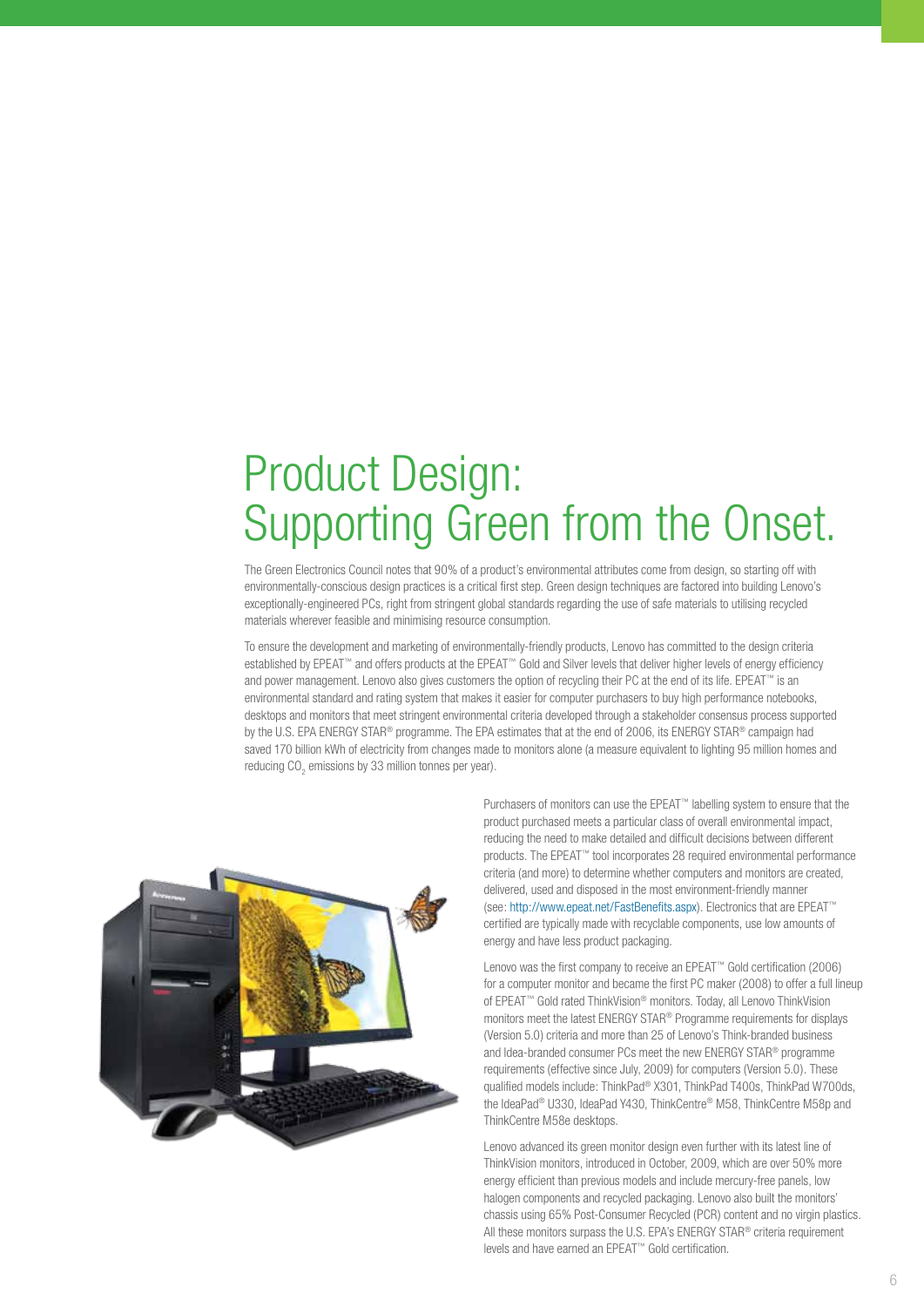<span id="page-6-0"></span>

#### Smart Power Management for Greener Computing.

A typical PC consumes between 400 kWh (kilowatt hours) and 600 kWh of electricity each year, depending on the brand, how it is equipped (e.g. LCD or CRT monitor) and how hard the CPU is working. Most PC users don't take advantage of the minimal power management settings. Even when the monitor is turned off on a desktop PC or when it is set to standby, a PC will consume almost as much energy as a fully-powered but idle PC. And a PC with a screensaver will actually consume significantly more power than an idle PC. The issue of power consumption and energy loss is a common concern, albeit multiplied by the number of servers and networking devices that are required to be kept in operation.

According to a report from the research firm Gartner Group, enterprises waste nearly \$4 billion each year powering PCs that are not in use and estimates that organisations can save up to 50% of their power costs and related CO<sub>2</sub> emissions on PCs alone. To elaborate, Gartner estimates that a company with 2,500 PCs and a power management system uses 91,203 kWh per year. But without a power management system to control their company's PC energy use, that figure jumps to 988,026 kWh. This costs an extra \$92,372 per year, at the U.S. average power price of 10.3¢ per kWh.

By enabling power management settings, computers and monitors go into a low-power sleep mode after a period of inactivity. Power management has the potential to save up to \$50 per computer annually. Despite the significant savings, according to Lawrence Berkeley National Labs, only 5% to 10% of organisations have deployed these settings on computers. And according to U.S. EPA estimates, if all office computers and monitors in the U.S. were set to sleep mode when not being used, the country could save more than 44 billion kWh or \$4 billion worth of electricity and avoid the GHG emissions equivalent of about five million passenger vehicles each year.

According to Andy Lawrence, Research Director, The 451 Group, "Desktop power management is one of the most effective technologies that businesses can use to improve the environmental footprint of their IT. It isn't expensive or disruptive and it provides a rapid and strong return on investment. In most cases, its introduction results in an immediate and sustained reduction in energy use by corporate IT\*."

Lenovo's Power Manager™ function can enable IT administrators to monitor and remotely control the amount of electricity used by all Power Manager™-enabled desktops in a PC fleet. For example, PCs can be programmed to shut down in the evenings and on weekends or more often, depending on the employee's usage profile. Lenovo's latest version of Power Manager™ includes popular features such as BatteryStretch and InstantResume. When battery power becomes low, BatteryStretch allows the battery's life to be extended by turning off notebook functions that aren't being used. InstantResume keeps your wireless connection active even when you close the lid of your notebook so that you can move from your desk to the conference room without losing your connection.

Lenovo products have what is known as 'scalable' power management. By enabling Lenovo's Power Manager™, an innovative ThinkVantage® Technology, users of Think-branded products can realise the full potential of annual power savings. Given that 50% of all PCs are left on both overnight and on weekends (70% of the total hours each week), implementing effective power management across an organisation can result in savings of up to 35% of PC-related electrical costs. For example, business customers deploying ThinkCentre M58 Tower PCs can save approximately \$71 per year, per user, by enabling Power Manager™.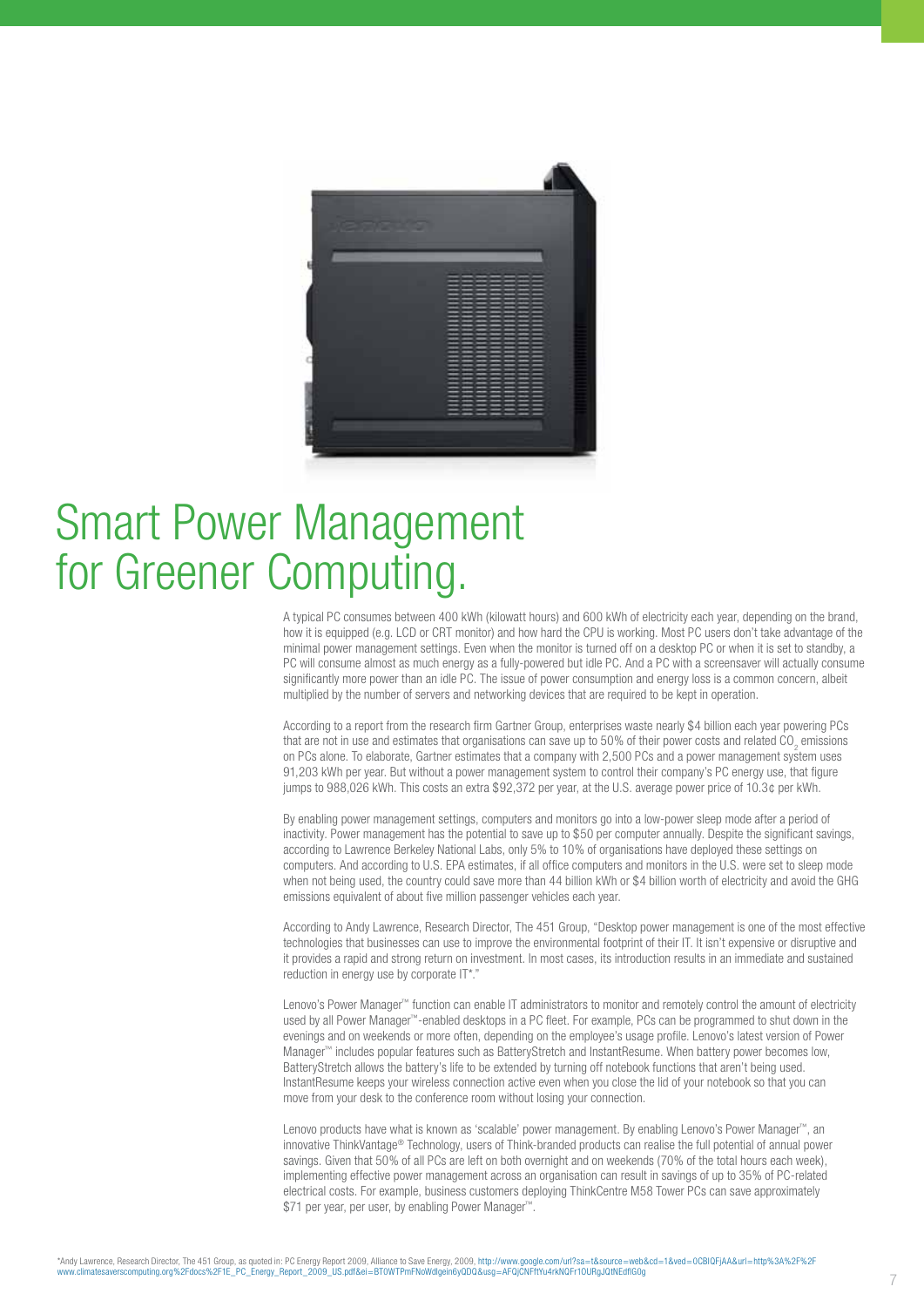# <span id="page-7-0"></span>Eco-friendly PC Manufacturing.

Reducing power consumption and increasing energy efficiency at the product level is only part of the story. Lean manufacturing combined with minimising the use of environmentally-sensitive substances is a growing business movement among consumer electronics companies and their suppliers, helping to reduce harmful waste and create efficiencies all around the world.

Lenovo is demonstrating leadership in a number of eco-friendly manufacturing practices, including reduced electromagnetic emissions and low use of sensitive materials. The company strives to eliminate environmentally-sensitive substances from products wherever cost effective, wherever safer alternatives are available. Lenovo is committed to a well-reasoned approach to the elimination of materials of concern, including Brominated Flame Retardants (BFRs) and PolyVinyl Chloride (PVC), new low halogen and halogen-free materials. Lenovo is working with its suppliers to eliminate materials of concern from its product portfolio. In support of its overall commitment to leadership in green PCs, Lenovo is actively working through industry groups including International Electronics Manufacturing Initiative (iNEMI), EPEAT™, the CoSN Green Computing Certification Programme, Green Electronics Council (GEC), GREENGUARD® Environmental Institute and TCO Development.

#### Building the Ultra-green Monitor: the Lenovo ThinkVision L2440x wide.



Starting in 2008, Lenovo began offering a PC monitor, the ThinkVision L2440x wide that is virtually BFR and PVC free. In addition, it is mercury and arsenic free and uses up to 60% less power than conventional CCFL-based LCD monitors with the same screen size and resolution. This low-halogen monitor uses only 29 watts to drive its 24" widescreen display. The full product range, which is EPEAT™ Gold rated and GREENGUARD® certified, also includes the ThinkVision L1700p, ThinkVision L1940 wide, ThinkVision L1940p wide, ThinkVision L2240p wide and ThinkVision L2440p wide.

One immediate advantage of changing to LED backlights is the elimination of mercury, which is a hazardous material. The elimination of mercury is a benefit in itself, but also makes recycling of products at the end of the PC lifecycle much simpler. Great care has to be taken in disassembling LCDs with CCFLs to ensure that the mercury does not get into the environment.

In addition, 85% of the weight of the plastics used in the mechanical parts for the ThinkVision L2251x wide comes from recycled plastic material, with 65% of the plastic in the monitor comprising post-consumer content (material previously used in products such as home appliances, computers, vehicles and office equipment). By weight, over 25% of the total plastics used in the ThinkVision L2251x wide are post-consumer recycled content plastics (per EPEAT™ calculation guidance).

The ThinkVision L2440x is the first monitor to be awarded the TCO Certified Edge designation from the Swedish-based TCO labour organisation, based on its environmental impact and energy usage. In announcing its certification, TCO lauded Lenovo for 'exceptional leadership by pushing the boundaries of green design, while designing a product that also meets the high demands of today's user'.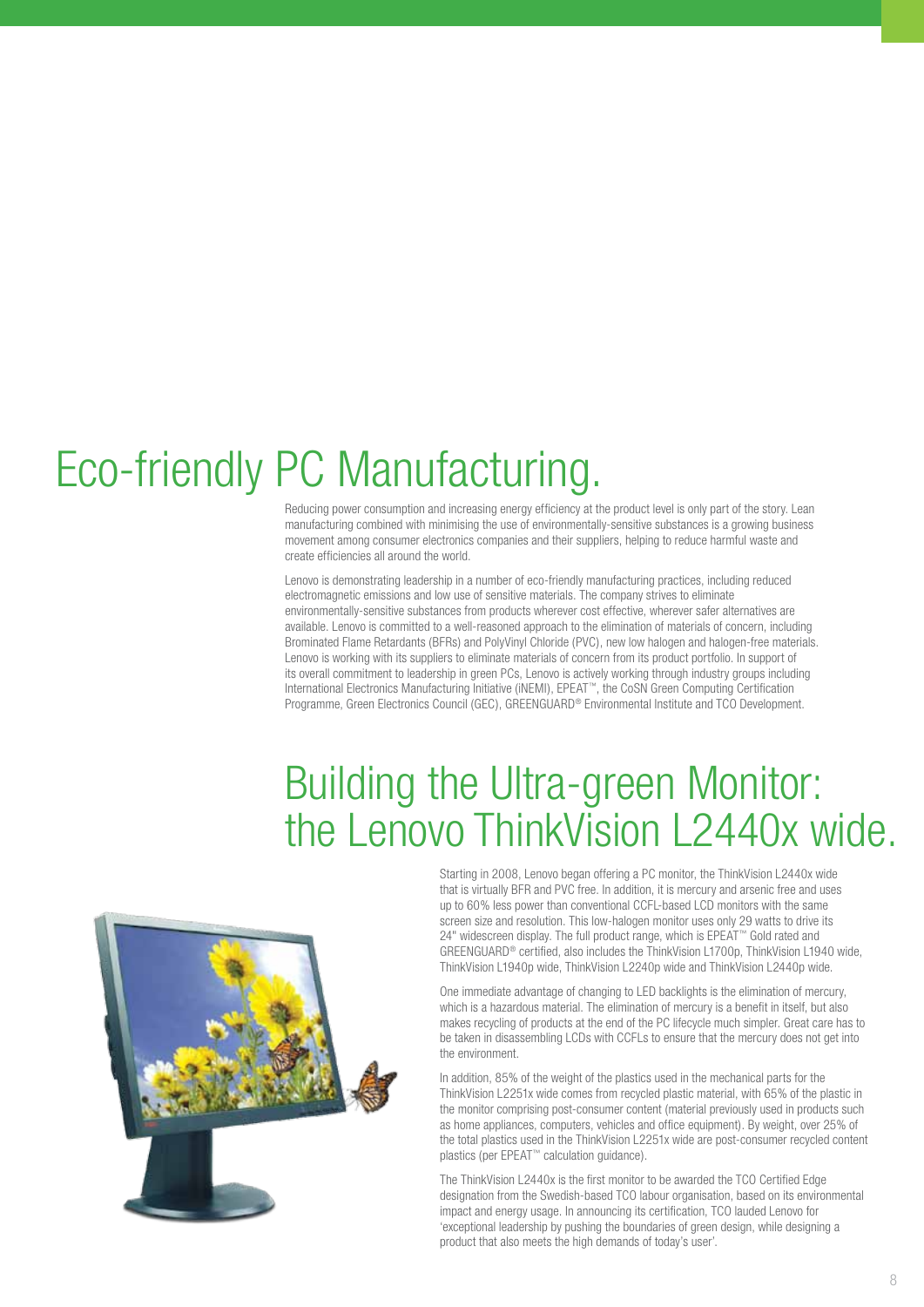# Eco-friendly PC Manufacturing.



Lenovo green product leadership strategy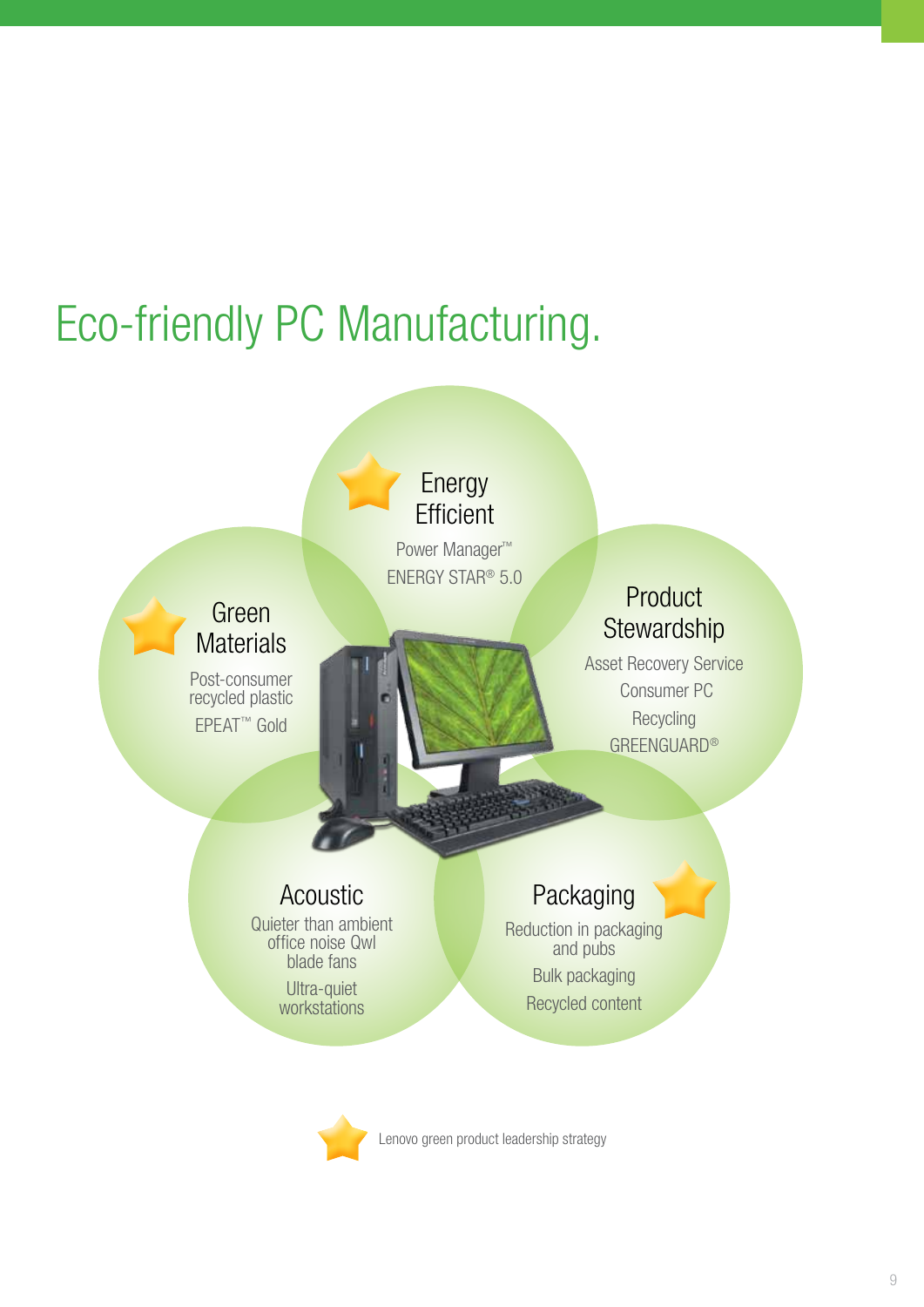<span id="page-9-0"></span>

#### The Lenovo Energy Calculator.

To further assist users in determining estimated energy savings on Lenovo desktops, notebooks and monitors, Lenovo created the [Lenovo Energy Calculator](http://www.lenovoweb.com/energycalculator/) which allows users to make side-by-side comparisons of the estimated energy characteristics of its various PC solutions. The calculator determines actual energy consumption based on an estimated usage model for various configurations, considering costs per kilowatt hour. The Calculator employs CO<sub>2</sub> emission factors from the U.S. Department of Energy's most recent data and also allows users to customise calculations by entering their own actual local energy costs,  $CO_2$  emission factors and usage profiles.

### Green Product Packaging.

Green packaging is on the rise and experts say this upward trend will continue till at least 2013. A new study by industry research firm Freedonia Group forecasts demand for green packaging (defined as material comprised of recycled content, is biodegradable or is reusable) to increase 3.4% annually, to \$43.9 billion in 2013. Green packaging growth is anticipated to outpace overall packaging.

Lenovo is an industry leader in the use of green, environment-friendly product packaging and reduced its packaging materials consumption annually by up to 750 tonnes in 2008 alone, i.e. approximately 20% of its total packaging volume. As part of this effort, Lenovo is using up to 100% recycled cushioning materials in packaging select ThinkPad notebooks, ThinkCentre desktops and ThinkVision monitors. This allows components to be stacked together and requires less packaging material to help minimise shipping costs and reduce associated energy use.

Lenovo established bulk packaging options for all products. This has helped reduce packaging used in large-scale rollouts to business customers and universities. For instance, bulk packaging can save more than 1.8kg of packaging material per PC which means, for example, that a 5,000 unit desktop deployment could save nearly 9,980kg of material, a significant waste reduction. In another example, Lenovo eliminated the use of multi-page user manuals shipped with many of its products, replacing a 50-page user manual with a single page poster, saving approximately 350 million printed pages per year.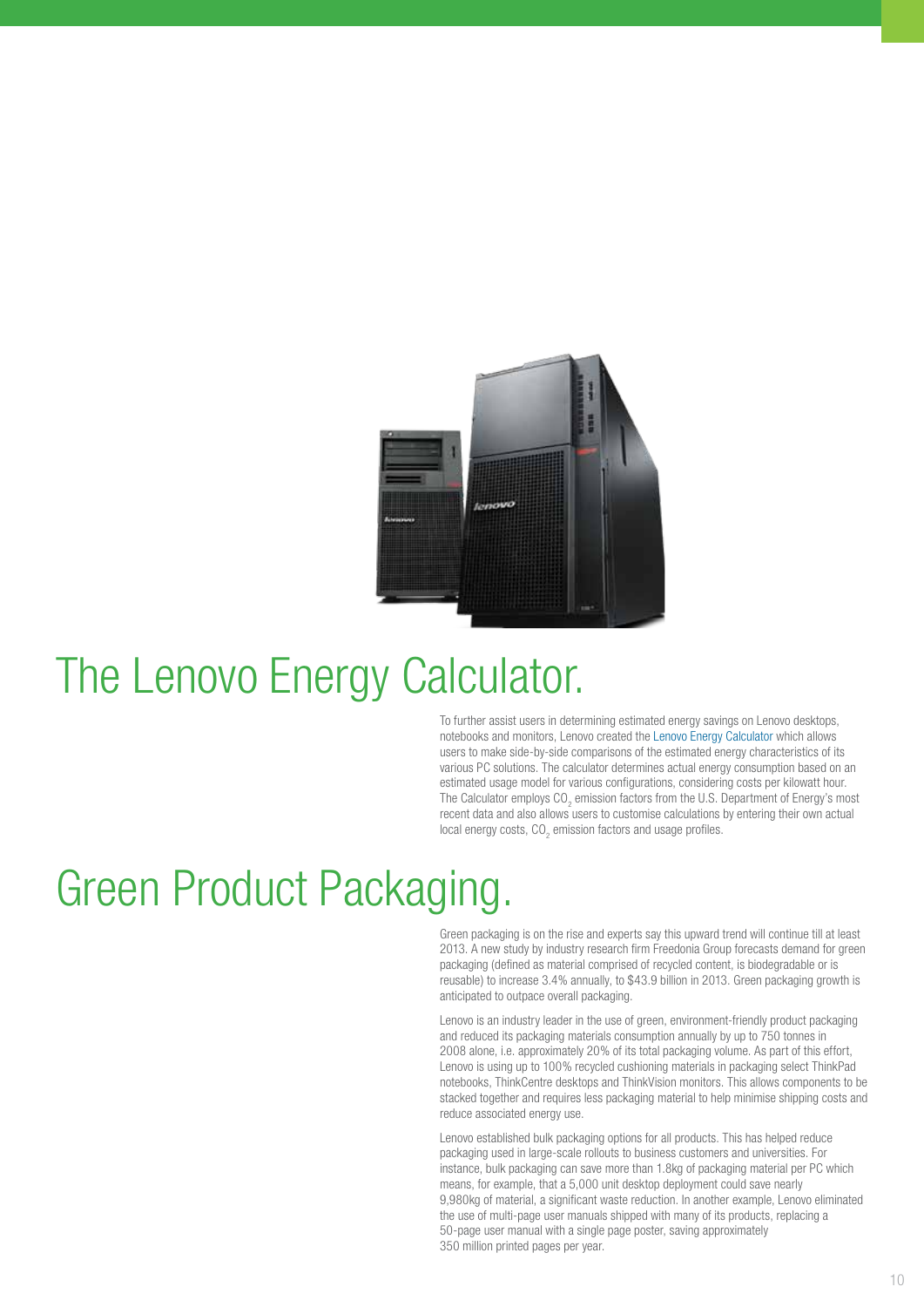#### <span id="page-10-0"></span>Recycling and Reuse: There's 'Green' in Old Machines.

According to the Natural Resources Defense Council, U.S. consumers throw out approximately 130,000 computers a day. That tallies up to 47.5 million a year. And the numbers can only grow. Undoubtedly, e-waste is one of the fastest growing parts of the waste stream. As a result, recycling and asset recovery from e-waste has become a critical environmental issue.

End-of-life electronics pose serious issues regarding proper disposal and potential environmental consequences throughout the world. The reduction of e-waste should be a serious priority to ensure the sustainable protection of the environment. The good news is that many electronic products contain parts that could be profitably refurbished and reused with little effort. When properly disposed off, older equipment has value that can help pay for newer, more efficient systems.

Lenovo leads the industry in offering PCs made with post-consumer recycled materials. Since early 2008, Lenovo has used more than 6.3 million kg (gross) of post-consumer recycled plastics in its PCs, with a net post-consumer content of almost two million kg. This contributes to more than 65 Lenovo products being EPEAT™ Gold certified. During FY 2009, Lenovo began to utilise cushioning materials with up to 100% recycled content in ThinkPad, ThinkCentre and ThinkVision products.

Lenovo is also committed to minimising the amount of site-related waste sent to landfills by maximising recycling and reuse activities. Lenovo's manufacturing sites each recycled over 97% of non-hazardous solid waste generated.

Lenovo's EPEAT™ Gold monitors contain more than 25% recycled material, with the total percentage of recycled material increasing with each new product design. All of Lenovo's product lines use recycled plastic and metals, including gold, silver and other precious metals recovered from end-of-life products. Specifically using post-consumer material has become a keen focus for Lenovo and is an effective differentiator in the market for the company. For instance, recycled polymer from water bottles, PCs and TVs comprise up to 27% of several Lenovo PCs; a single ThinkStation® D20 workstation uses nearly 30% post-consumer content, equivalent to 19 plastic water bottles.

Lenovo also encourages customers to reuse or recycle products by helping to ensure secure and environmentally safe disposal of obsolete electronic equipment at end-of-life by offering consumers and/or commercial clients a range of recycling options for disposing products, batteries and product packaging worldwide through voluntary programmes and/or country, province or state-mandated programmes.

For instance, Lenovo has initiated free product take-back and recycling programmes, making it easy for customers to recycle their unwanted, end-of-life PCs. The Lenovo Eco Take Back Programme allows consumers to recycle any Lenovo product and selected IBM products for free. It also allows consumers to receive money back on any brand of PC that has residual value. For programmes in different geographies, please refer to www.lenovo.com/recycling

For business customers, Lenovo offers Asset Recovery Services to provide computer take-back, data destruction, refurbishment and recycling. Learn more about computer refurbishing and recycling with Lenovo's Asset Recovery Services at www.lenovo.com/asset\_recoveryservice

From a regulatory standpoint, a growing number of locales are instituting programmes to reduce the rising tide of discarded TVs, computers and other electronics that have contributed to the fastest-growing e-waste streams. In the U.S. market for example, in many states (not all of U.S. yet and some started in 2008 and 2009) manufacturers must register with the state, pay annual fees and file reports detailing the devices they sold and how much e-waste they funnelled into recycling programmes.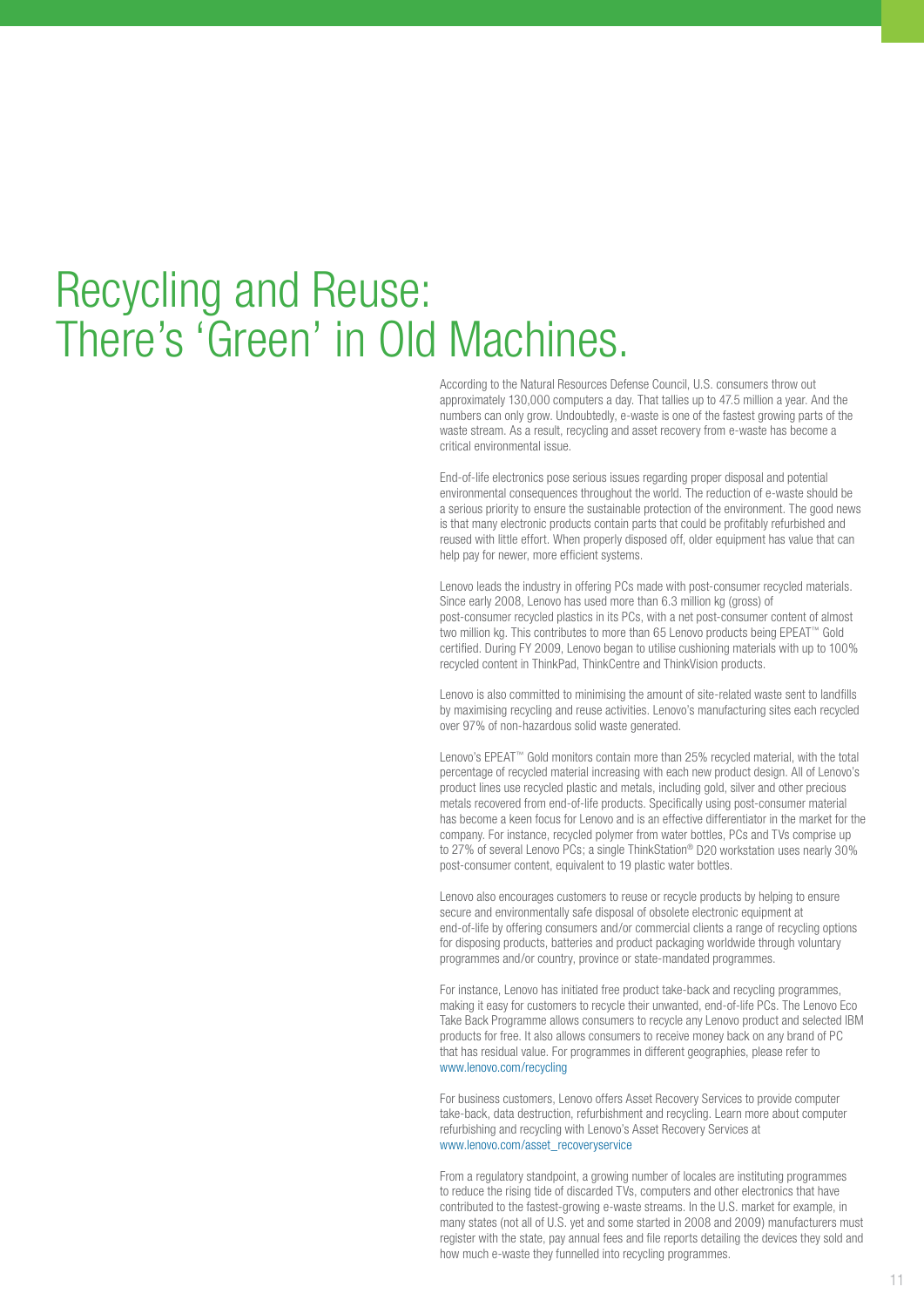### <span id="page-11-0"></span>Greening Supply Chain Management.

According to a recent World Economic Forum report, the global transport and logistics industry accounts for 2,800 megatonnes of GHG emissions. Designing a more efficient distribution network is the key to making a positive environmental impact and requires a delicate balance between cost, speed and environmental considerations.

Effective supply chain management is crucial to environmental stewardship and provides a great opportunity to include effective green strategies and technologies. The logistics side of global supply chains provides many areas in which companies can become more efficient and sustainable.

Lenovo continues to optimise its global logistics programme to drive additional product volumes to shipping methods that are more environmentally friendly, such as ocean and rail. Ocean-borne shipping is generally seen as the most carbon-efficient means of freight transportation. Lenovo is also closely working with its shipping partners to ship products responsibly. For example, in North America, Lenovo has joined the EPA SmartWay programme and has requested its North American carriers to comply.

The SmartWay Transport Partnership is an innovative collaboration between the freight industry and the U.S. EPA that promotes fuel efficiency improvements while significantly reducing GHG emissions. For instance, in FY 2009, Lenovo shifted an additional 7% of notebooks from air transport to ocean transport.

#### PCs for Smarter Workplaces and a Low Carbon Economy.

The ICT industry has been driving huge productivity gains for decades and today has the capacity to deliver solutions that can yield the greatest impact in reducing GHG emissions. A new IDC report, dubbed the G20 ICT Sustainability Index, has identified roughly 5.8 billion tonnes (Gigatonnes) of CO<sub>2</sub> that can be eliminated by 2020 with the 'focused use of ICT-based solutions'. The ICT sector must seize the chance to lead the way in energy-efficient technologies. Silicon chips, computers, software and high-speed networks are the tools needed to help us build a smarter, Low Carbon Economy.

Mirroring these goals, Lenovo joined industry leaders Intel® and Google in the launch of the Climate Savers Computing Initiative (CSCI) in 2007 together with the World Wildlife Fund (WWF) and other technology companies to help validate the proposition that reducing emissions is good business. CSCI and its member companies advocate and promote energy-efficient computer products globally. CSCI set a goal of lowering the total energy consumption of all the computers in the world to half of the current level by 2010, equivalent to the annual output of 11 million cars.

With transportation contributing to approximately 26% of CO<sub>2</sub> emissions worldwide, decreasing energy-intensive travel through telework, telecommuting, teleconferencing is the key to help control GHG emissions, It will allow for more efficient collaboration or dematerialisation of processes enabled by PCs and smart IT infrastructure.

According to the International Telecommunications Union (ITU), every one million telecommuters working from home in Europe can help save one million tonnes of GHG emissions annually. In the U.S., where commuting distances tend to be longer, the savings are higher. ITU has found that the U.S. already has 3.9 million telecommuters who save up to 14 million tonnes of GHG emissions annually.

According to the GeSI report, by supporting telework where people work from home rather than commute to an office, businesses could reduce their total air and road travel by an estimated 5% to 9%. Additionally, according to World Wildlife Fund (WWF) estimates, telecommuting and virtual meetings could eliminate one billion tonnes of workplace emissions annually by the year 2030. In addition, if enough employees telecommute, it would also be possible to reduce office space and associated heating, cooling, lighting and electrical costs.

According to the GeSI report, worldwide emissions from commuters and the office buildings that support them create 830 million tonnes of CO<sub>2</sub>, meaning that an aggressive 31% implementation of teleworking could result in global annual savings of 260 million tonnes of CO<sub>2</sub>. Each telecommuter using a desktop PC with a high-speed connection produces about 1.20kg of CO<sub>2</sub> a day, representing a reduction of CO<sub>2</sub> emissions of more than 10.43kg per day.

Tele and videoconferencing meetings online via PCs or on the phone instead of face-to-face could also reduce emissions. Previous conservative estimates have suggested that tele and videoconferencing could replace between 5% and 20% of global business travel.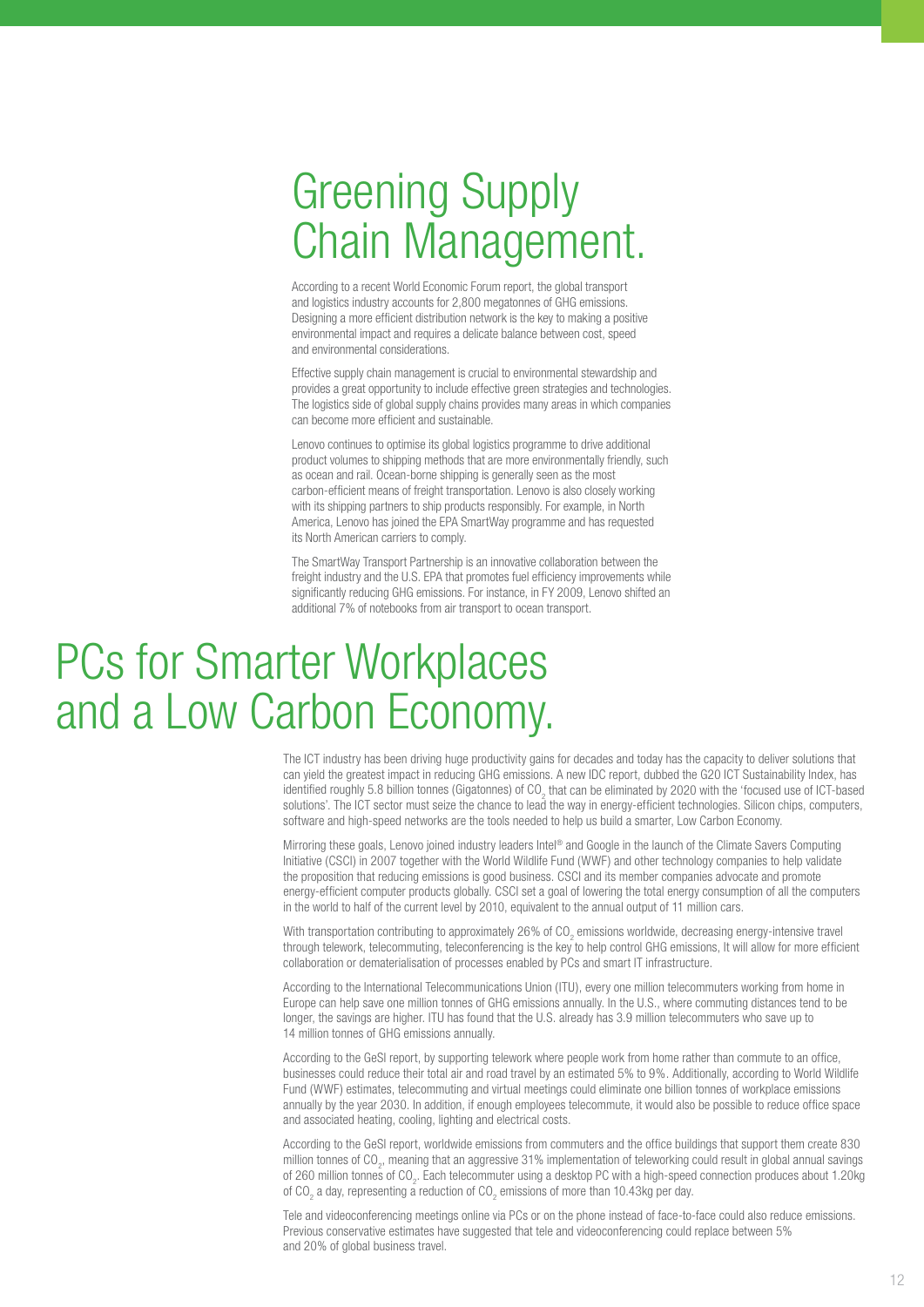<span id="page-12-0"></span>

#### Conclusion.

Energy efficiency is at the heart of the climate change problem. Unless we make PCs substantially more energy efficient, this number will surely rise because more people are using PCs than before. Hence, smart deployment of more efficient computing resources has become a key focus for many businesses and consumers looking to reduce their own energy consumption and carbon footprint.

New York Times columnist Thomas L. Friedman correctly observes that, "you can't make a product greener — whether it's a car, a refrigerator or a traffic system, without making it smarter in terms of smarter materials, smarter software or smarter design\*".

Today's concerns over climate change and the environment has created a unique opportunity for businesses to be responsible corporate citizens and create smart technology solutions along with cost and energy efficiencies at the same time. Lenovo views coping with climate change as an important part of its global responsibility and attaches great importance to the energy efficiency of its products.

In this new era of the great green frontier, the key is to not just invest in green products, but to be more energy efficient. There is an increased focus on the role IT has to play as we move towards a resource intensive, Low Carbon Economy. Simply put, technology must now do more than deliver dollar savings and productivity gains. It must deliver on reducing organisational GHG emissions and increase energy efficiencies. Lenovo embraces this challenge and is fully committed to leading the way to a more energy-efficient, green PC future, delivering a broad portfolio of smart PCs and monitors that provide customers greener options.

Minimising environmental impact is a strategic focus in all aspects of Lenovo's business, from product design and supplier selection to manufacturing, facilities management, transportation & logistics and product lifecycle management, including recycling and reuse. Lenovo has taken a major leap forward in green computing across multiple areas, including selection of eco-friendly materials, energy efficiency, product packaging, product end-of-life disposal and recycling. Lenovo is also working hard to reduce its own environmental impact while providing environmentally responsible, energy-efficient technology choices to the world's PC users.

To learn more on how Lenovo is contributing to the environment, log on to [www.lenovo.com/green](http://www.lenovo.com/green)